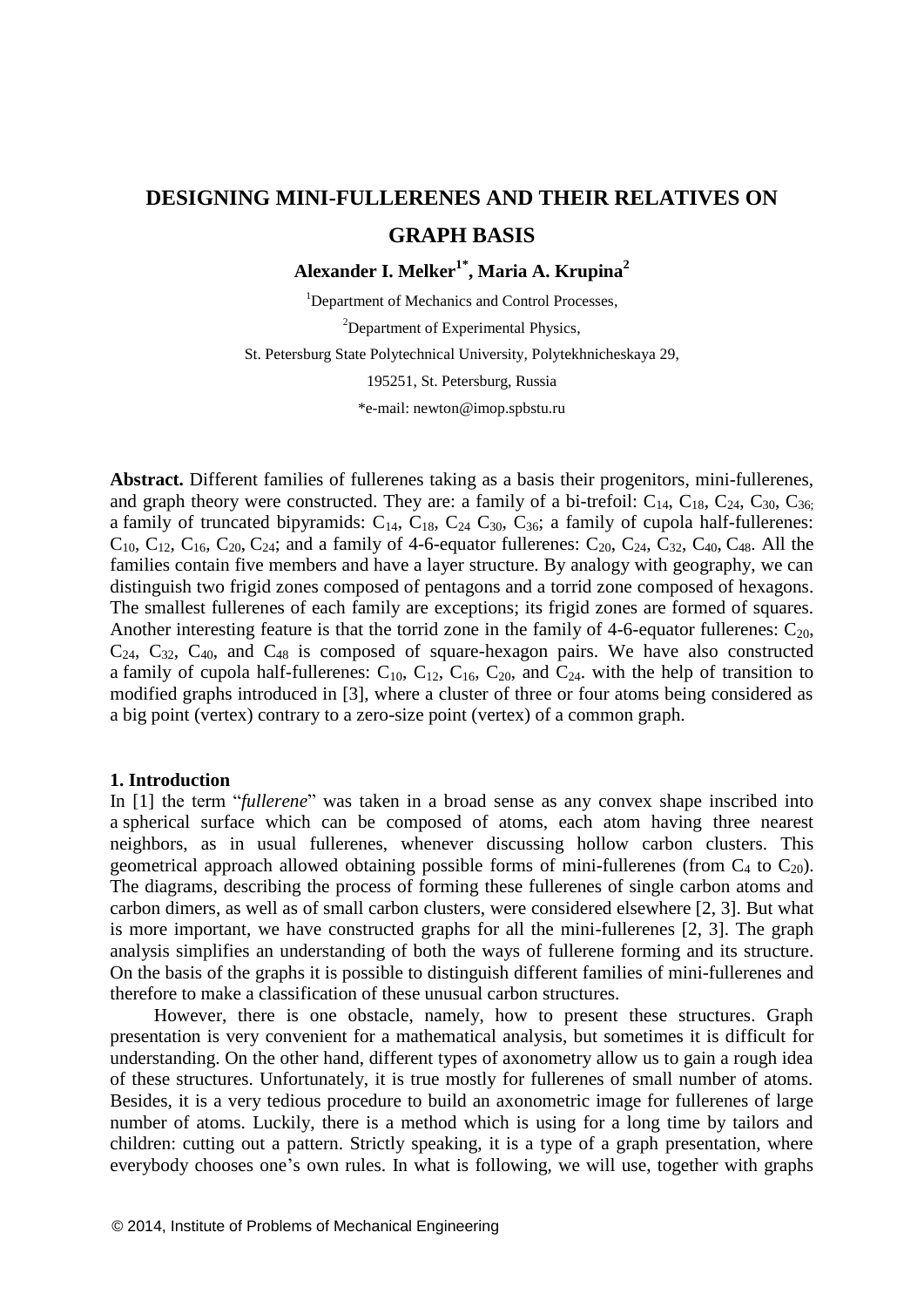and axonometry, cutting out a pattern in the similar manner as it was developed for scanning cyclohexane electronic structure [4].

In this contribution we have tried to solve the following problem; namely; how to construct new fullerenes designing its graphs, if one knows the graphs and atomic structure of mini-fullerenes. In [3] we included into any family only the members from  $C_4$  to  $C_{20}$ . It was connected with the fact that we restricted ourselves with mini-fullerenes, which cannot contain more than twenty carbon atoms (according to our definition accepted at that time). Now we enlarge our consideration and will consider all the possible fullerenes which structures can be obtained on the basis of graphs, starting with the structures of minifullerenes.

### **2. Family of a bi-trefoil: C14, C18, C24, C30, C<sup>36</sup>**

In [3] only two members: a bi-shamrock (tetra<sub>6</sub>-hexa<sub>3</sub> polyhedron)  $C_{14}$ , and a truncated bishamrock ((tri-penta<sub>3</sub>)<sub>2</sub>-hexa<sub>3</sub> polyhedron) C<sub>18</sub> were included into this family. In Fig. 1 the full family is shown. It contains, beside a bi-trefoil and a truncated bi-trefoil, a bi-quatrefoil  $C_{24}$ , a bi-quinquefoil  $C_{30}$ , and a bi-sexfoil  $C_{36}$ .

The fullerenes have a layer structure. By analogy with geography, we can distinguish two frigid zones composed of pentagons and a torrid zone composed of hexagons. It should be mentioned that the smallest fullerene,  $C_{14}$ , is an exception. It is not truncated, so its frigid zones are formed of squares.

It should be emphasized that the central part of these graphs for truncated bi–polyfoils coincides with the graphs of the family of barrel-shaped fullerenes:  $C_{12}$ ,  $C_{16}$ ,  $C_{20}$ ,  $C_{24}$  (see Fig. 5 in [3]).

# **3. Family of truncated bipyramids:**  $C_{14}$ ,  $C_{18}$ ,  $C_{24}$   $C_{30}$ ,  $C_{36}$

In [3] only two members: a base-truncated triangular bipyramid  $C_{14}$ , and a truncated triangular bipyramid  $C_{18}$  were included into this family. Now we are not restricted with minifullerenes. The full family is shown in Fig. 2. It contains also a truncated octahedron  $C_{24}$ , a truncated five-angle bipyramid  $C_{30}$ , and a truncated six-angle bipyramid  $C_{36}$ .

It should be emphasized that in Fig. 2 modified graphs are given. The point is that in [3] some innovations into the graph theory were done. Usually each vertex (point) of a graph corresponds to one atom. We suggested considering a cluster of three or four atoms as a big point (vertex) contrary to a zero-size point (vertex) of ordinary graphs. It allows do some operations with the new graphs in same manner as with a usual graph that simplifies an analysis. The modified graph gives a clearer insight into the structure of a fullerene.

The fullerenes have also a layer structure, but contrary to the previous family, now we have only two frigid zones composed of hexagons and no torrid zone. Here, as before, the smallest fullerene,  $C_{14}$ , is an exception; their frigid zones composed of pentagons.

### **4. Family of cupola half-fullerenes:**  $C_{10}$ ,  $C_{12}$ ,  $C_{16}$ ,  $C_{20}$ ,  $C_{24}$

This is a new family which is shown in Fig. 3 and which we have not noticed before. An understanding of its existence was reached after transition to modified graphs. The halffullerenes similar to a half-sphere have only one zone, composed of either pentagons or hexagons.

# **5. Family of 4-6-equator fullerenes:**  $C_{20}$ ,  $C_{24}$ ,  $C_{32}$ ,  $C_{40}$ ,  $C_{48}$

This family is shown in Fig. 4. The progenitor  $C_{20}$  was constructed in [1], as an isomer of the smallest usual fullerene, a dodecahedron. The fullerenes have a layer structure: two frigid zones composed of pentagons and a torrid zone composed of pairs of square and hexagon. The smallest fullerene, a progenitor  $C_{20}$ , is an exception.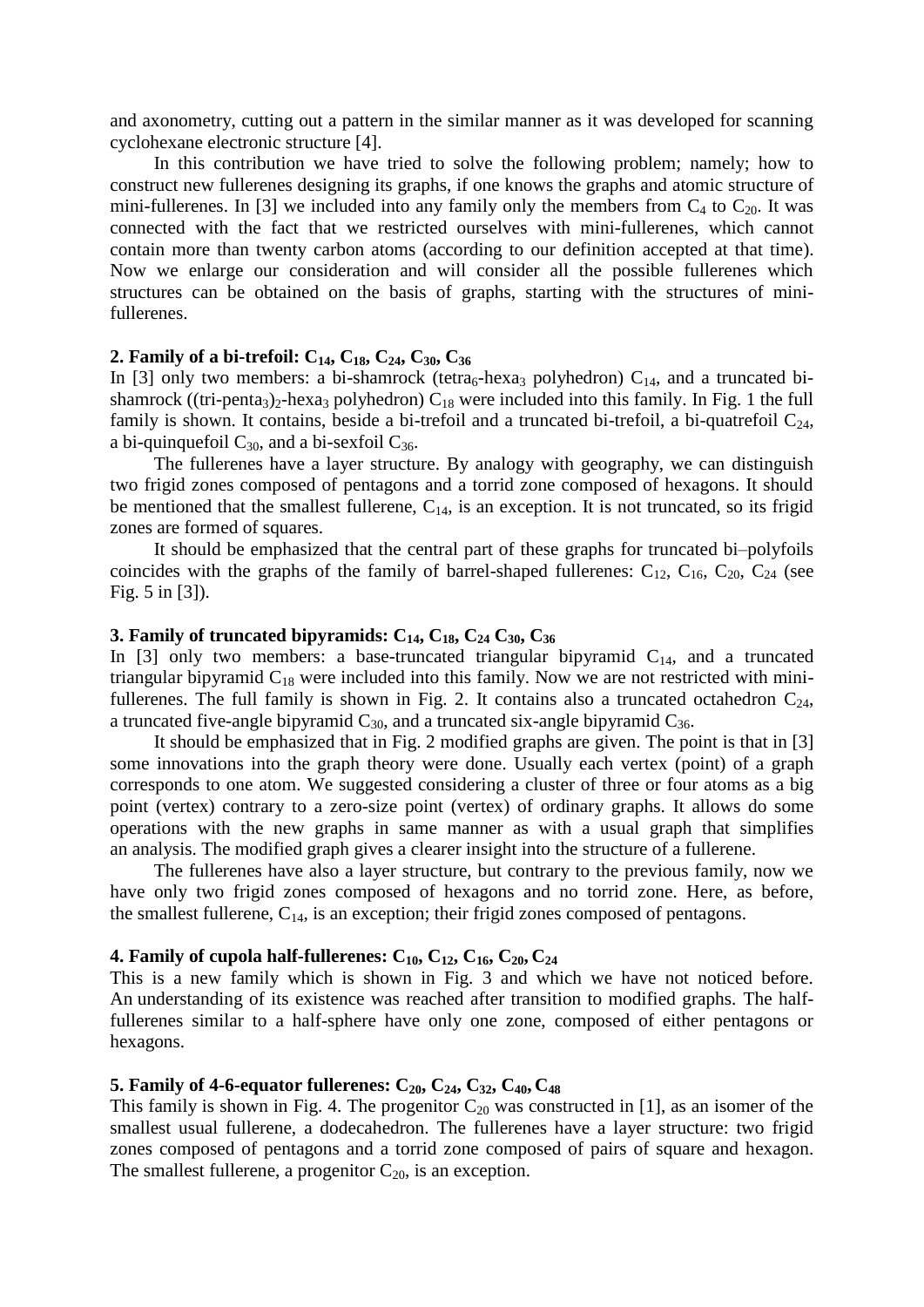





















**Fig. 1.** Graphs of bi-polyfoils (on the left), its patterns (in the middle), and axonometric drawing of a bi-trefoil and a truncated bi-trefoil (on the right).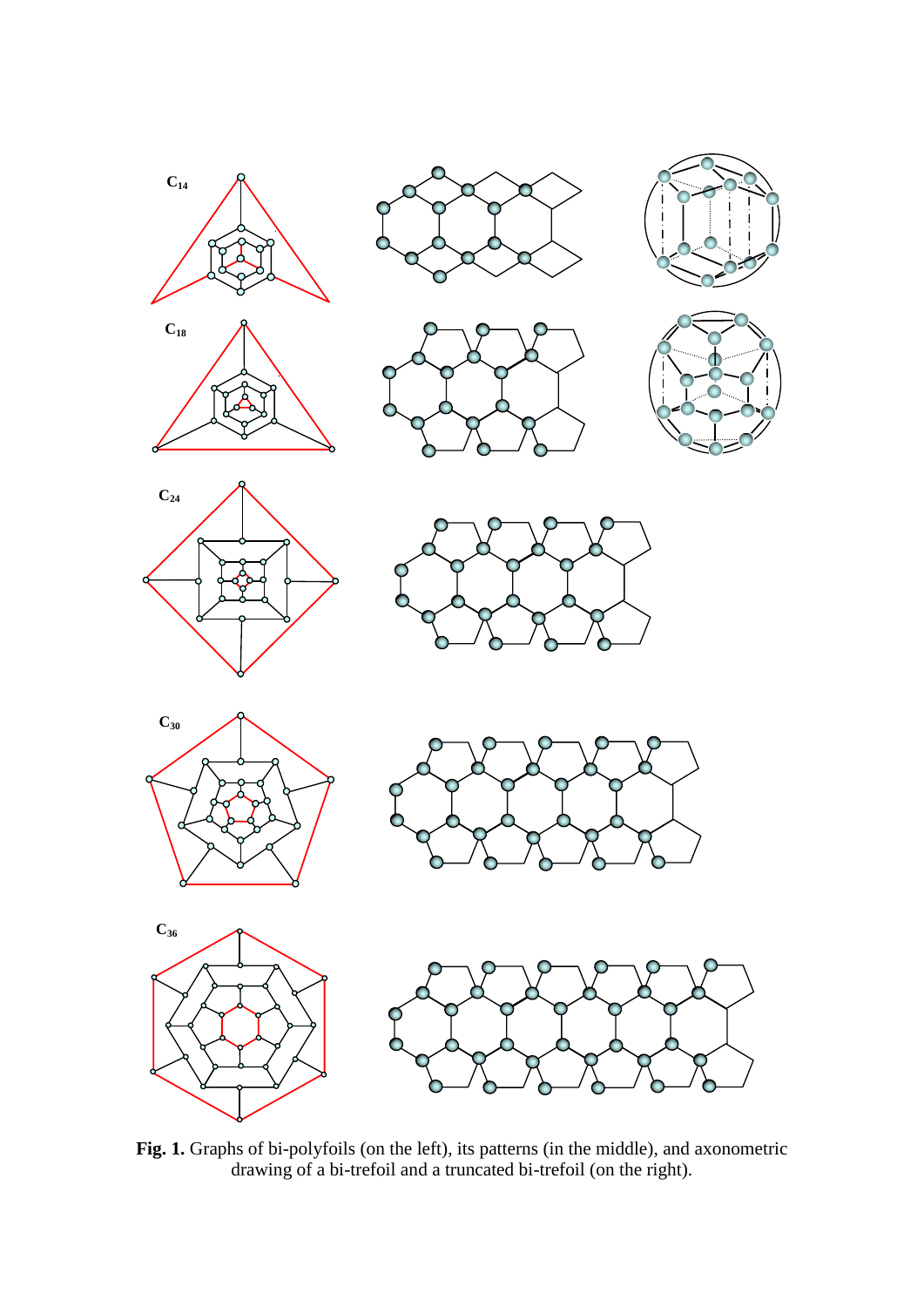























**Fig. 2.** Modified graphs of bipyramids (on the left), its patterns (in the middle), and axonometric drawing of a base-truncated triangular bipyramid, a truncated triangular bipyramid and a truncated octahedron (on the right).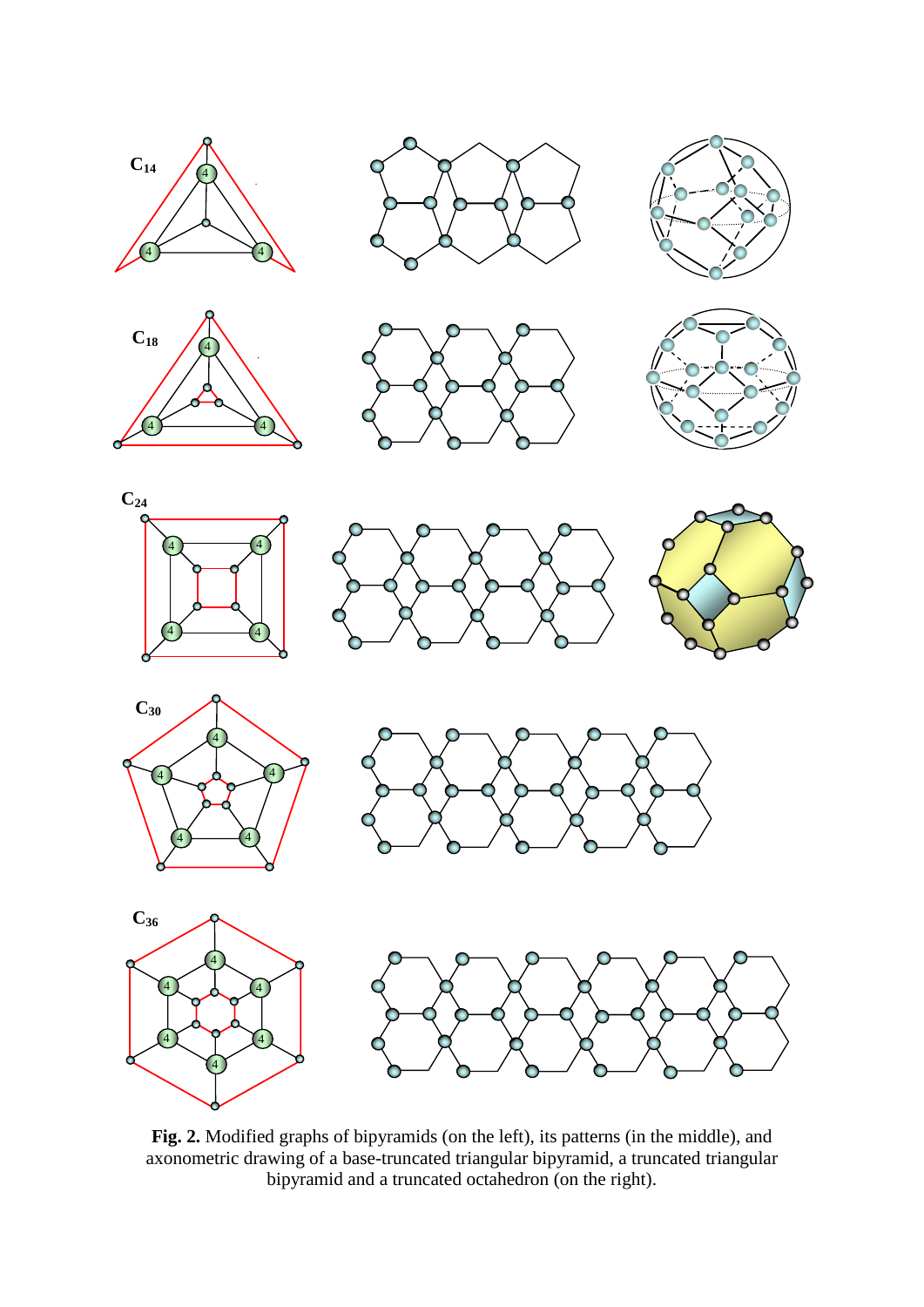

**Fig. 3.** Modified graphs of cupola half-fullerenes (on the left), its patterns (in the middle), and axonometric drawing of a base-truncated triangular pyramid, a truncated triangular pyramid, and a truncated tetra-angular pyramid (on the right).

3

3) Y 73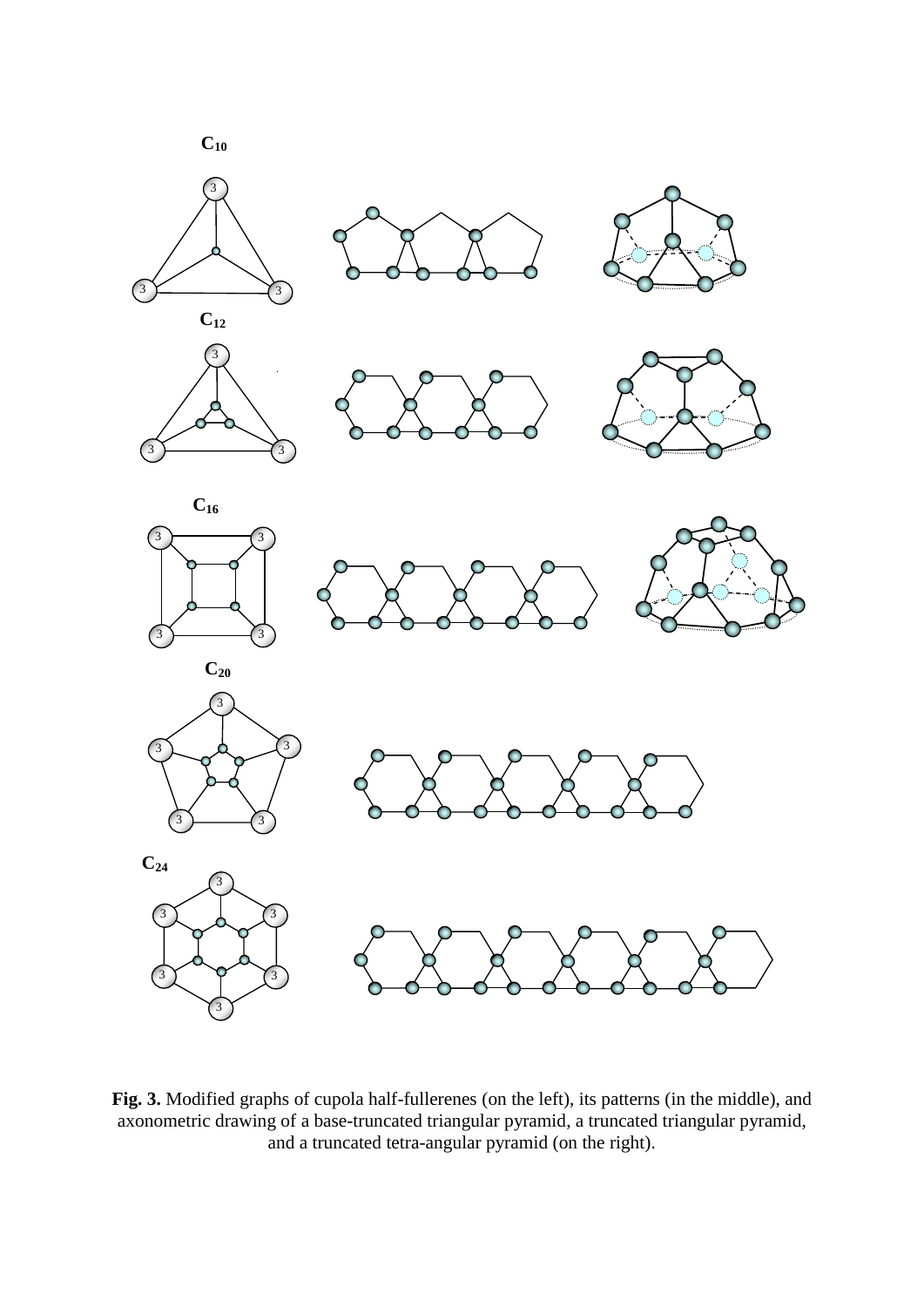









**C<sup>32</sup>**



**C<sup>40</sup>**







**Fig. 4.** Graphs of 4-6-equator fullerenes (on the left), its patterns (in the middle), and axonometric drawing of two first fullerenes (on the right).